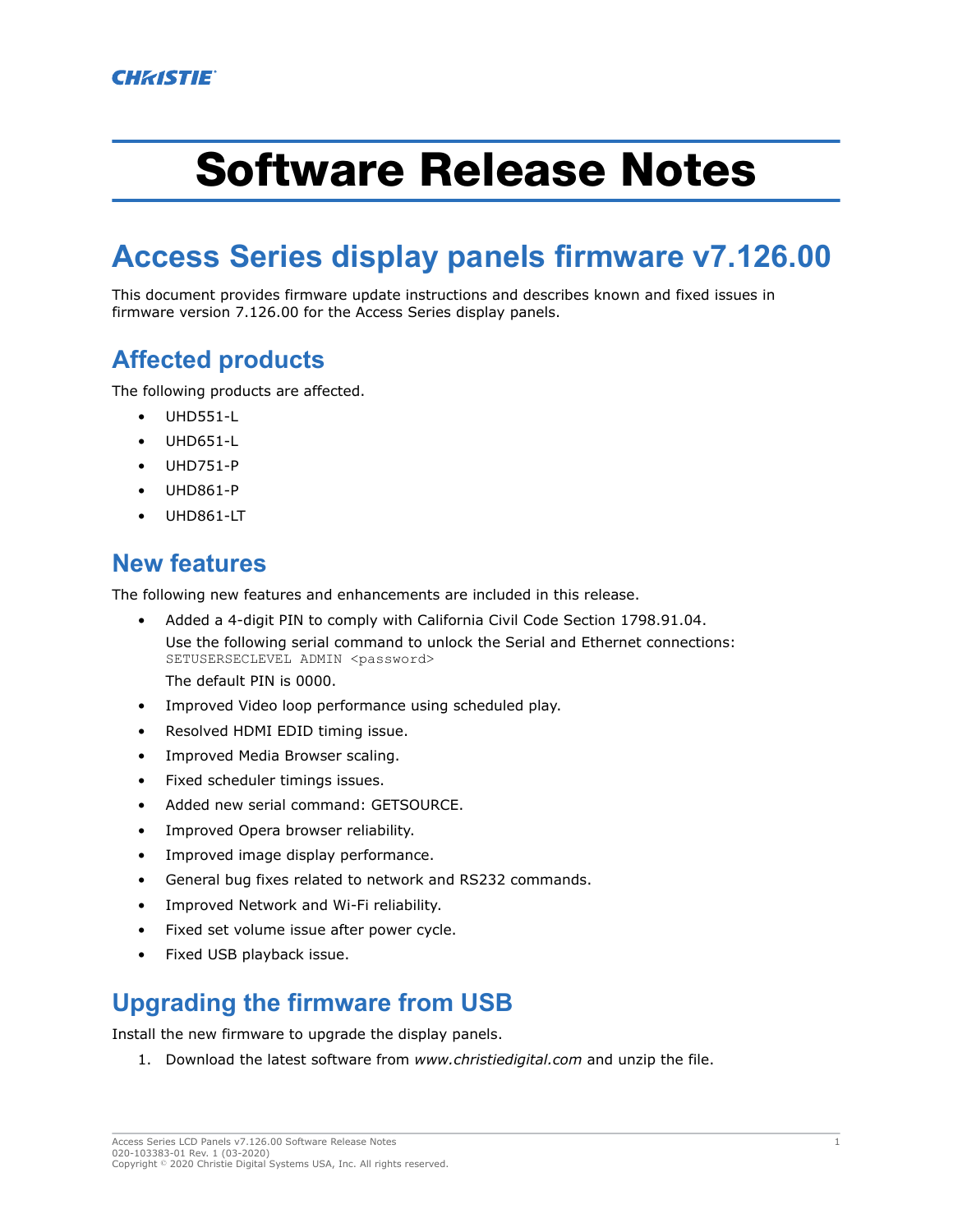

- 2. Navigate to core update/access 7.126.00 mb120.bin.
- 3. Copy the access  $7.126.00$  mb120.bin file to the root of a USB storage device.
- 4. Connect the USB storage device to the display panel.
- 5. If the Media Browser is displayed, to close it press **Exit** on the remote.
- 6. On the display panel remote, press **Menu** > **1505**.
- 7. In the confirmation dialog, select **Yes**.

During the upgrade process the display panel restarts. After the display panel restarts, while the upgrade finishes nothing is displayed on the panel and a red LED in the IR receiver blinks. The process may take a few minutes to complete.

#### **Updating the VGA settings**

Correct an issue where there was noise on VGA connections.

- 1. Download the latest software from *[www.christiedigital.com](http://www.christiedigital.com)* and unzip the file.
- 2. On the USB storage device, create a folder called **PQ**.
- 3. Copy the G6F Main.bin and G6F Main Text.bin files to the PQ folder.
- 4. Connect the USB storage device to the display panel.
- 5. If the Media Browser is displayed, to close it press **Exit** on the remote.
- 6. On the display panel remote, press **Menu** > **4725**.
- 7. In the confirmation dialog, select **Yes**.

During the upgrade process the display panel restarts. After the display panel restarts, while the upgrade finishes nothing is displayed on the panel and a red LED in the IR receiver blinks. The process may take a few minutes to complete.

### **Updating the profile**

Apply settings to the display panel.

- 1. Download the latest software from *[www.christiedigital.com](http://www.christiedigital.com)* and unzip the file.
- 2. On the USB storage device, at the root create a folder called **Profile**.
- 3. Copy the MB120 swprofile.bin file to the Profile folder.
- 4. Connect the USB storage device to the display panel USB-1 port.
- 5. If the Media Browser is displayed, to close it press **Exit** on the remote.
- 6. On the display panel remote, press **Menu** > **4725**.
- 7. Select **USB operations** and on the remote press **OK**.
- 8. Exit the Service Menu and power off the panel.
- 9. Power on the panel.
- 10. Using the remote, navigate to **Menu** > **Signage Settings** > **First Time Installation**.
- 11. Press **OK**.
- 12. In the confirmation dialog, select **Yes**.
- 13. Confirm the First Time Installation steps.